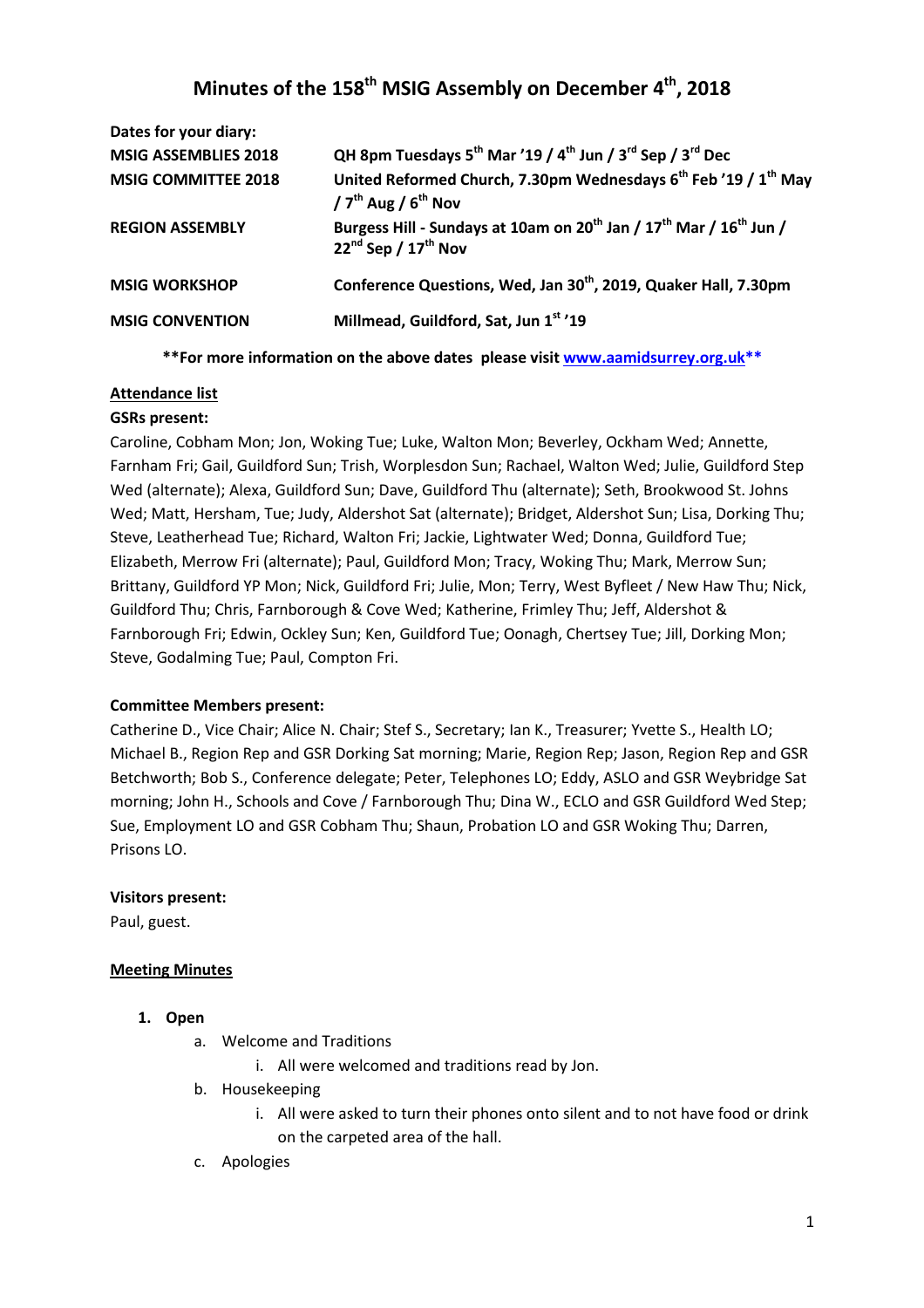- i. The following GSRs made their apologies before the meeting:Alan, Cove/Farnborough Sun; Giles, Hawley Thu; Michelle, Byfleet Sun; Steve, Staines Thu; Moya, Woking Mon.
- ii. Officers'apologies: Barbara, Archivist.
- d. GSR and Officers introductions
	- i. All attendees of the assembly were asked to introduce themselves and to let us know if they were visitors, new GSRs, alternates or officers.

### **2. Administration**

- a. Teas
	- i. Byfleet Sunday and Guildford Sunday were thanked for the teas and coffee provided for the assembly.
- b. Expenses
	- i. All were made aware of the fact that they can get reimbursed by Tony for mileage or public transport travel cost to attend the assembly.
- c. 12 Step responder telephone forms and PI volunteer forms
	- i. Attendees were made aware of 12 Step telephone responder blank forms and PI volunteer forms that were located on the main table to take back to groups.
		- 1. **Action**: **All** to take and circulate forms in their groups, obtain contacts and forward to Stef via email or text.
- d. CCL/Attendance sheets
	- i. The CCL was circulated, and Stef requested that attendees tick the appropriate boxes to indicate whether they are happy to share their phone number and email with other MSIG GSRs and officers.
- e. Raised hand count for voting
	- i. A total of 58 people were present at the Assembly. This broke down as follows: 41 GSRs, 2 guests, 15 officers (of which 4 were also GSRs). In total we had 45 groups out of 72 represented. Trish inquired whether we had reaced quorum and Alice replied that we operate under AA Handbook guidelines and they don't mention quorum. However we did have over 50% of MSIG votes present at Assembly, and we will make a note of this on each occasion,

### **3. Meeting minutes from 157th MSIG assembly**

a. These were proposed by Ken and seconded by Beverley and passed. No further matters arose.

## **4. Vacancies & Elections & Ratification**

- a. **VACANCIES** 
	- i. PI is now vacant. Alice and the Assembly thanked Elizabeth for the work that she did in the role. Alice points out that anyone taking any Officer role in MSIG will serve on the MSIG committee which is part PI committee and part steering Committee.
	- ii. Share LO is currently vacant.
	- iii. Employment will be vacant from March '19. Sue stated that she's been promoting the role in her meetings. Employers often outsource this aspect of the work life and it's important that they know how to reach the employment LO. Sue offered to sponsor someone into the role and that she has contacts within DWP where addicts are classed as 'complicated cases'.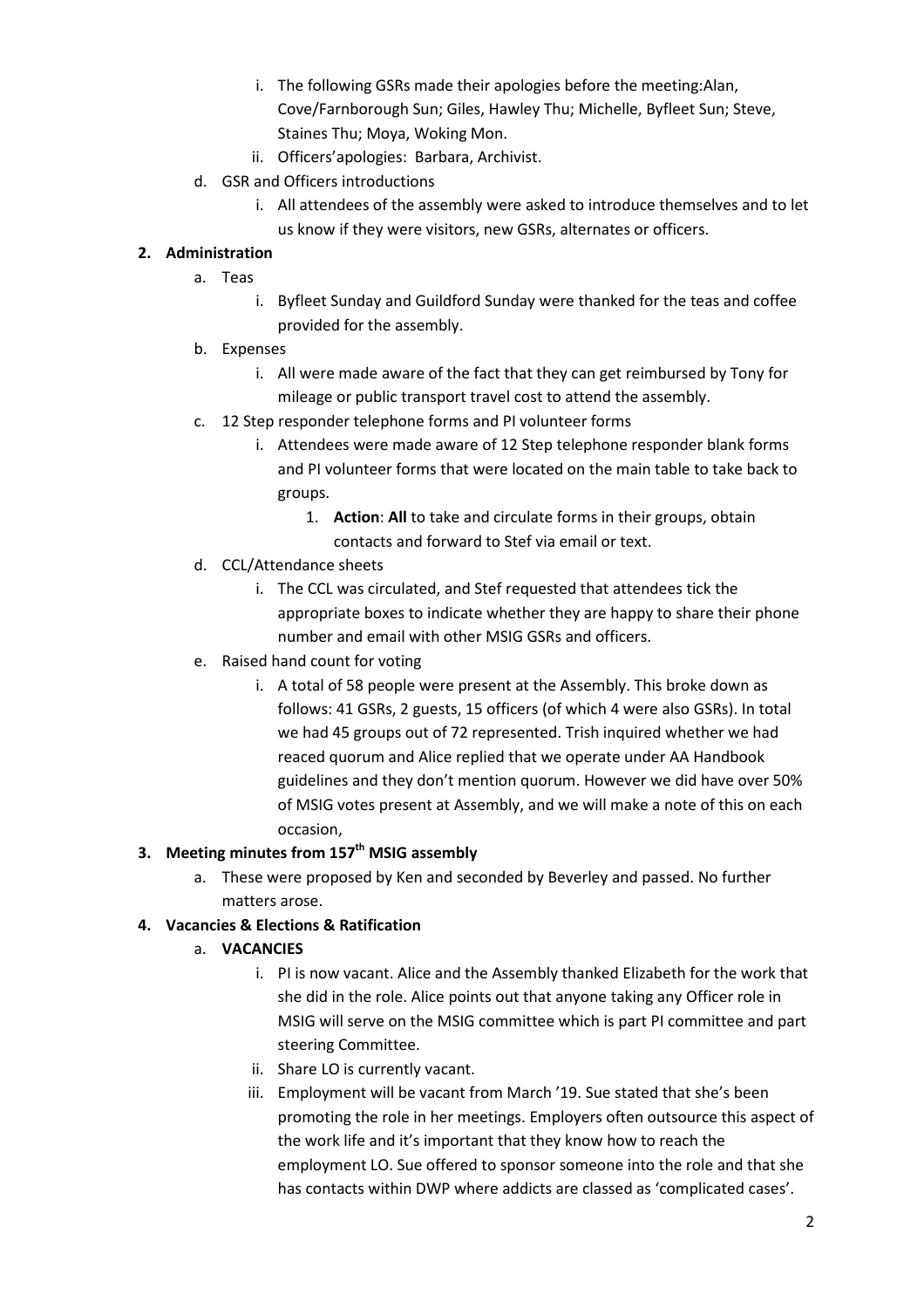Overall this has been a manageable role for Sue and she's enjoyed doing the service. At times it's not the most rewarding role as employers are often not interested. If you are interested in learning more about the role please contact Sue (susansdaniels@aol.com).

- 1. **Action**: **All** GSRs to announce Share, Young People, Employment and PI Liaison Officer roles to their group members and consider themselves.
- b. **ELECTIONS** *Please remember details of all roles are available in the AA Service Handbook for Great Britain, and from Committee Members who will be happy to discuss.* 
	- i. Shaun (co-opted Probation LO) and Darren (Co-opted Prisons nominee) were asked to provide brief AA CVs (these were circulated to GSRs previously) to the Assembly before they left the room and Assembly voted.
		- 1. Shaun He has been sober for six years and has been through the steps. Shaun has always done service and is currently GRS of Woking Living Sober on Thu. He has a personal interest in Probation as his journey led him through Probation.
		- 2. Darren Darren got sober in 2002 and was Prisons liaison for MSIG in the past. Darren sponsors a number of men in the fellowship.
			- a. Both Shaun and Darren were voted into their new roles by the Assembly.

## c. **RATIFICATION**

i. It is customary that all officers are ratified in their roles at the AGM for MSIG which is held in December every year. All officers - vice chair, secretary, treasurer, telephones, electronic communication, health, armed services, schools, region reps, convention convener and chair were ratified in their roles.

## **5. General Business**

- a. Holiday meeting schedule
	- i. We will post all exceptions to the regular meeting schedule on the aamidsurrey.org.uk website.
		- 1. **Action**: All **GSRs** to let Stef and Dina know if your meeting is NOT taking place as usual.

## **6. Treasurer report**

a. The accounts for 12 months to Sep '18 have been finished and audited. Ian thanked the auditors. The accounts are available on the website and were available in hard copy at the Assembly. We took in receipts of £25K which shows contributions from groups up by 14%. Expenditures came to £5K in total and we made a surplus of £1.3K at the convention. In total we gave £18.5K to SE Region which is up by 32%. it's suggested that we spend our funds to carry the message to the newcomer most effectively. Significant expenditures are always approved beforehand and our expenditures of £5K consisted mostly of print (£3K), insurance, meeting room hire and teas and coffees. Our bank position was £5,825 and we've set aside £2,610 for the ad over the course of November in the Surrey Advertiser which we paid in October. This means that we have £7,285 left over and we take in about £2K / month. Ian suggested we send £5K to Region, but as he knew we had some spending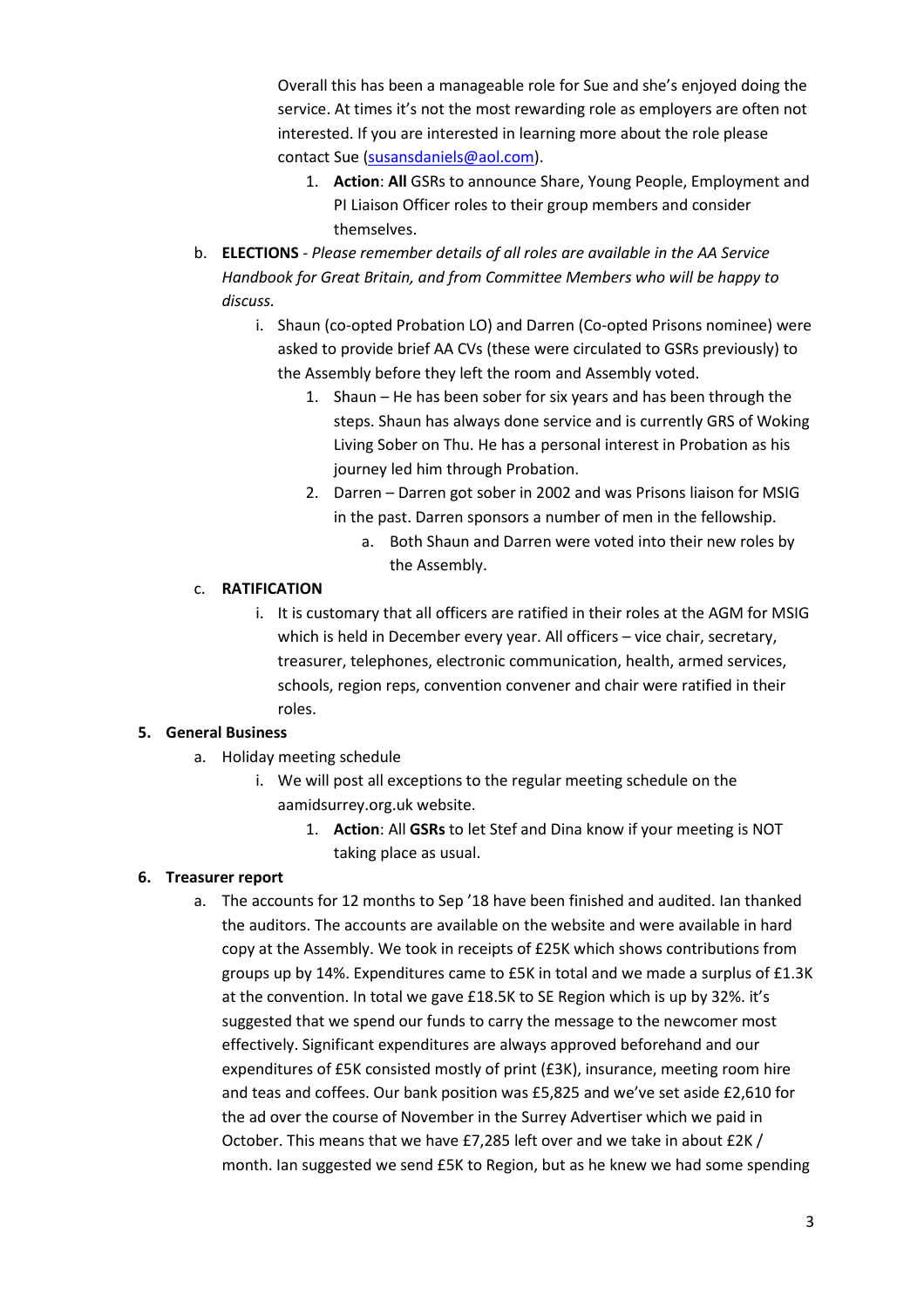proposals, he suggested we hear these first and come back to this decision at the end of the meeting.

### **7. Vice Chair's report**

a. Catherine gave a debrief of the workshop on sponsorship that took place in October. It was well attended and feedback following the workshop was very positive. The next workshop will take place on Wed, Jan  $30<sup>th</sup>$ , at 7.30pm and will be led by Bob S. and Barbara, another South East Region Conference delegate. The workshop will review the '19 Conference questions. All groups are encouraged to have their input on the questions to Bob by end of March. The questions can be found in the Winter PI News. Bob added that there are 15 interesting questions this year and that it's often beneficial to discuss them before GSRs go through them with their groups. GSRs can also bring their groups responses to the workshop if they wish.

#### **8. Chair's report**

- a. **Alice invited Dina to share as Dina needs to leave Assembly early** Dina announced that Guildford Wed Step meeting has been told it's lost its premises. The church complained about the door not being locked, the heater being left on and the venue not being tidied up. The church office manager said that the group couldn't keep the site for its meeting. Dina and Dave went to see Jenny, the office manager on December 4<sup>th</sup>. Dave added that the meeting has been held there for 30 years and that Jenny said the eviction was non-negotiable. Afterwards, Dave managed to obtain the church warden's number and called him. Dave was successful in changing the church warden's mind and was able to extend the hire period to Mar '19 provided that the attendees of the meeting behave in accordance with the church's regulations. This means the meeting has a more manageable exit.
	- i. **Action**: All **GSRs** to let their groups know that the Wed evening Guildford Step meeting will remain at Christ Church Hall at 23 Waterden Road until the end of March. All to check the website for updates on this meeting as all changes to meetings are posted online.
- b. Elizabeth inquired how the Step meeting would improve its conduct going forward to avoid this from happening again. Julie replied that a group conscience meeting has been scheduled and that the meeting will elect a keyholder. The rent has now been paid in advance going forward. Elizabeth inquired whether the meeting is keeping a prudent reserve and Julie replied that the meeting has been struggling financial for some time. Dina also added that they would ask the church for a checklist for the site. Alice added that the Quakers have also been cross with our groups in the past and she was part of the group that was thrown out of the Salvation Army venue in the past, so it's good to be reminded that we must all take care of the premises we hire. Alice thanked Dina and Dave for helping the group stay in Christ Church Hall for now.
- c. Chair's report The ad in the Surrey Advertiser ran for 5 weeks and we don't know yet how effective it was. It would be helpful to have feedback on anyone who's come to meetings as a result of the ad. The ad appeared in the hard copy version, on getsurrey.co.uk and also on Facebook. Alice adds that this isn't the only or best idea and that all GSRs could come back to Assembly in March with more ideas for advertising and other spending to pass the message to the suffering alcoholic.
	- i. **Action**: All **GSRs** to think of ideas on passing the message through the MSIG budget.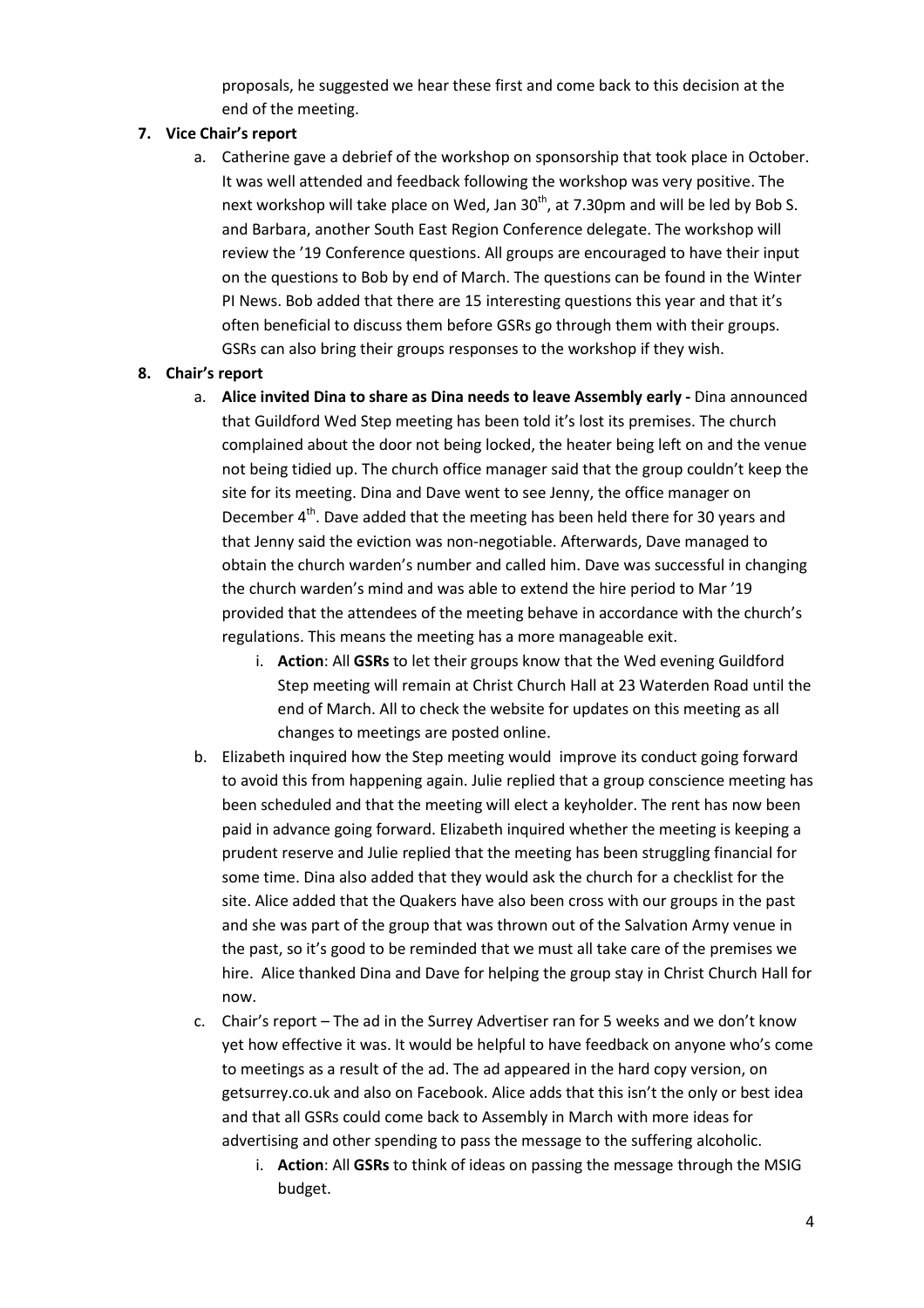- d. Officer budgets Alice announced that we've allocated £250 to each liaison officer annually to spend against recipes to carry their role out effectively. In reality few officers spend this amount but some go over due to print costs. All GSRs were happy with this arrangement.
- e. South West London Intergroup have suggested that we donate Share magazines to Vaughn House which has 47 inmates and a number of dry houses in Mid Surrey (and Epsom). The middle pages of the magazine are removed by GSO (as they contain contact information) when these are sent outside of AA. Alice proposes that we fund 20 copies for 6 months (cost =  $£120$ ). Sue seconds this and the majority of attendees vote in favour. Alice also inquired whether anyone had any thoughts on literature and said she'd take free literature with her. Jon inquired whether we could consider Hawkins House in Farnham and Trish suggested York Road Project. Alice suggested that Jon, Alice and Trish get together to discuss supporting these projects further and the Assembly voted in favour of setting a £400 budget for this.

#### **9. Officer reports**

- a. Mark convention convener informed us that a convention committee is in place and that the artwork for the flyers is underway. The date is Saturday, June  $1<sup>st</sup>$  at Millmead and the theme will be 'First Things First'.
- b. Yvette Health showed us the packs she's brought for GP practices and asked each meeting to considering 'adopting' a GP practice near their meeting. Ideally we would reach the practice manager or GP and we would be able to provide some background to AA along with the PI packs and the WTF cards. Yvette has made up 70 packs at the cost of £200 (£1.50 each). Yvette stated that her budget is £500 due to the print costs. Yvette is giving out starter packs to 3 health liaison teams at Royal Surrey, St. Peters and Frimley Park Hospital. This is a big expense but they are being put to good use. Yvette encouraged Trish to talk about her experience in handing them out. Trish stated that GP practices weren't as advanced as one would have hoped and that she spoke at several GP lunch time meetings. Yvette added that GPs have training sessions and that it might be possible to take up 5 minutes of their lunch training sessions to introduce the fellowship. Yvette encouraged us to speak to the GP practice managers to arrange this. If anyone has any concerns please see Yvette. Dina added that she took a pack and WTFs to her GP and they welcomed it. Yvette said that Dina could take more and encouraged everyone to start with one pack each. Mark asked how we can stop groups from addressing the same GP surgery? Do we make a list and pick them off? Yvette suggested that we liaise with GSRs in our respective areas. Trish also added that if we go through the practice manager they will tell you if they've already been contacted. Alice added that she doesn't see a problem with duplication. Alice stated that she's gives posters, and where to find cards and other AA leaflets to her GP and pharmacist and they appreciate them. Alice also asked GSRs to vote on Yvette's increased budget of £500 for this purposes and the Assembly voted in favour.
- c. Jon announced that he has contacts at Frimley Park Hospital through his wife Leesa and that they've been given a two-hour audience with the health professionals at the end of January over a lunch so long as AA pay for the lunch. There will be approx. 50 health care professionals and costs will be likely about £250. Assembly voted on this expenditure and it was passed. Jon was asked to provide a summary of how it went at next Assembly.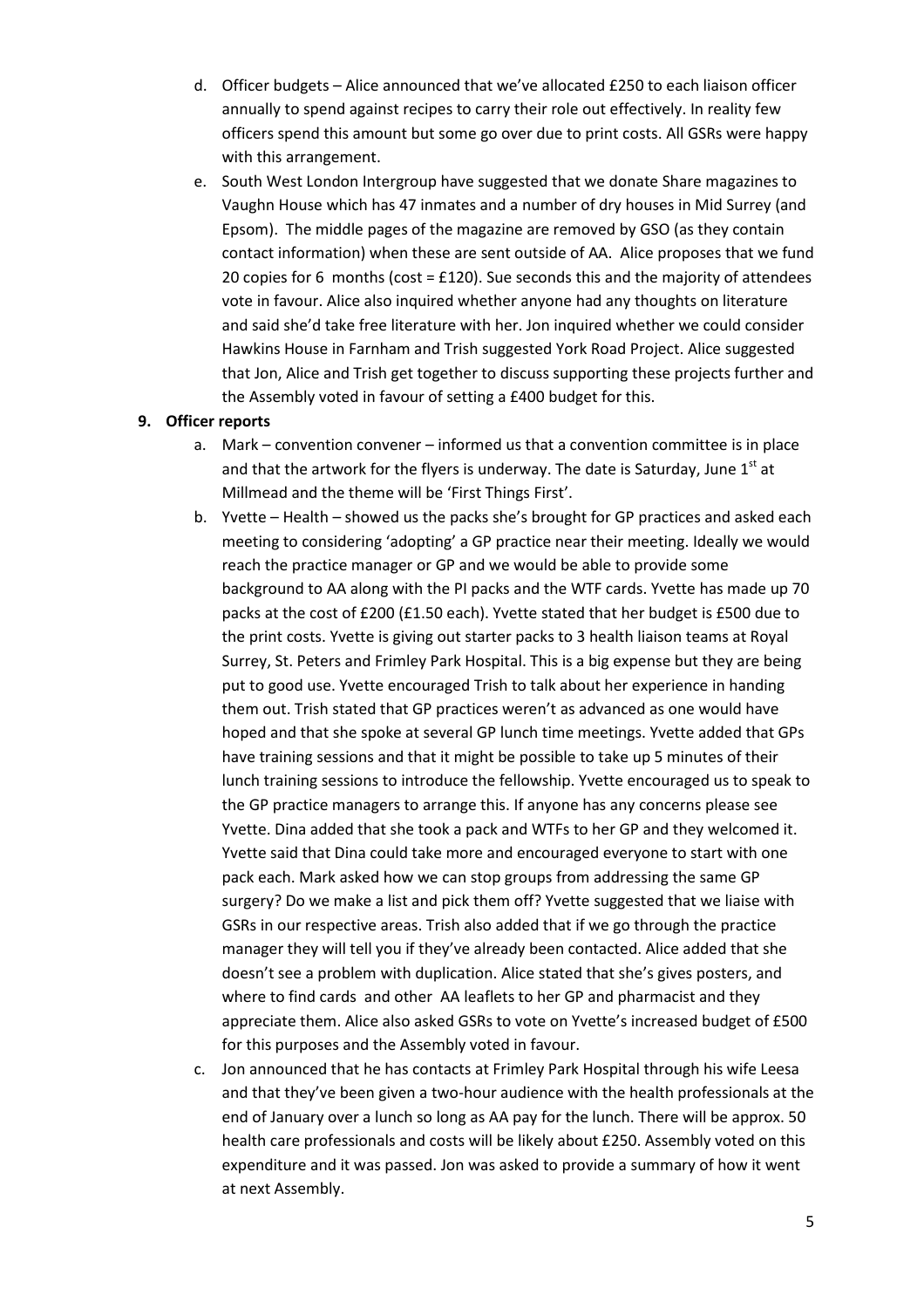#### **10. GSR Forum**

- a. Seth, Brookwood St. Johns GSR, informed the Assembly that their meeting has adopted wording for their script to address the issue of members giving medication advice and to state that matters of medication are best left to the individual health care professional. In the past this meeting has had a reputation for having an opinion on this matter.
- b. Bridget, Living Sober Aldershot GSR, announced that they've had an incident where a member of the group was locked in at the premises following a meeting. The church has since asked for a Risk Assessment to be undertaken. Trish added that surely someone should have the role of keyholder in all meetings to check that the venue is empty before locking it up.

**i. Action: Stef** to send template to all and call Bridget to talk it through.

c. Nick, Friday Newcomers Guildford GSR, asked whether anyone else has received the fire precaution email from the Quakers which states that key wardens should also be fire wardens. Nick inquired how other groups are addressing this. Mark added that the Quakers are likely just passing on insurance questions. Nick stated that he didn't want their group to be liable in any way. Nick inquired whether anyone had any experience and Alice suggested that Stef sets up a group of Quaker Hall Guildford GSRs to discuss further.

**i. Action: Stef** to set up GSR group.

- d. Brittany, Guildford YP meeting Mon, stated that the YP meeting started in Guildford before she joined and that a friend of hers in Reading would like to start one. What are the issues around safeguarding at YP meetings? Catherine replied that there are guidelines and that it's only a problem if a member has a position of authority. It gets tricky when a newcomer under the age of 18 is left alone with someone over 18 and this shouldn't happen but instead there should always be a man and a woman present. Catherine suggested that Brittany phones her to discuss further. Alice inquired whether this affected the sponsor/sponsee relationship and Catherine replied that the sponsor is not in a position of authority. However, someone under 18 should only have a sponsor who has been DBS (Disclosure and Barring Services) checked. This is free if you are a volunteer and can be done online. Catherine added that she has an advanced certificate and would be happy to discuss further. Alice added that the letter than had gone from General Service Board to all GSRs on the topic DBS checks has gone back to the GSB for further discussion. Bob added that this will be reviewed and may also come up in Conference 2019.
- e. Alexa, Guildford Sun GSR, inquired what to do when venue keys have gone missing? Alice replied that each group is in charge of their relationship with their venues and that Alexa should contact the venue. Eddy added that the venue may have information and/or requirements on safeguarding. Paul added that Chris Crouch, contact for Quaker Hall Guildford, says that key holders and fire wardens need to keep track of who's in the building and that all electrical equipment that's been brought in needs to be PAT (portable appliance tested).
- f. Terry, West Byfleet and New Haw GSR, inquired why we said in the last meeting, and minuted, that we would spend £800 on the Surrey Advertiser ad and that it's now £2,100. The minutes didn't state that the £800 were only for one week. Alice clarified that the £2,100 was for five weeks of advertising which was how many weeks there were in the agreed month of advertising.